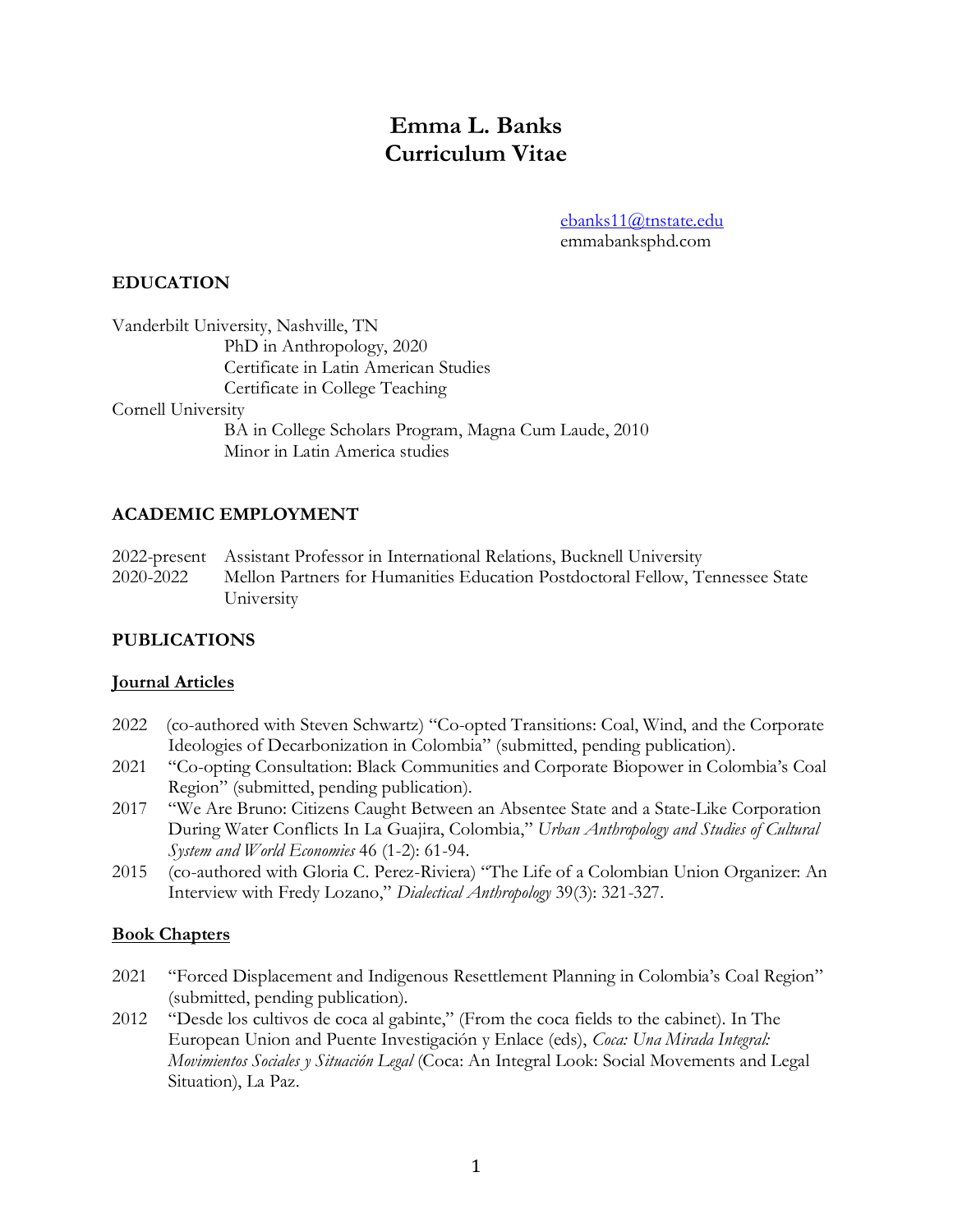2012 "Ya basta yanqi: enfrentamientos entre USAID y cocaleros en el trópico de Cochabamba," (Enough Yankee: Conflicts between USAID and the coca growers in the Cochabamba Tropics). In The European Union and Puente Investigación y Enlace (eds), *Coca: Una Mirada Integral: Movimientos Sociales y Situación Legal* (Coca: An Integral Look: Social Movements and Legal Situation), La Paz.

#### **Book Reviews**

- 2022 Review of "Embracing the Anaconda: A Chronicle of Atacameño Life and Mining in the Andes" by Anita Carrasco. *Environment and Society (*forthcoming)
- 2021 Review of "The Frontier Effect: State Formation and Violence in Colombia" by Teo Ballvé. J*ournal of Latin American and Caribbean Anthropology*

## **Other Publications**

- 2021 "Facing Political Persecution, Colombian Protestors Need International Support**,"** North American Congress on Latin America Online Edition, September 2. [\(https://nacla.org/political-persecution-colombian-protestors-international-support\)](https://nacla.org/political-persecution-colombian-protestors-international-support)
- 2016 "We are Victims Too: Incorporating communities displaced by natural resource extraction in Colombia's post-conflict agenda," North American Congress on Latin America Online Edition, August 31. [\(http://nacla.org/news/2016/08/31/we-are-victims-too\)](http://nacla.org/news/2016/08/31/we-are-victims-too).

## **GRANTS AND FELLOWSHIPS**

| 2020-2022 | Mellon Partners Digital and Public Humanities Grant                          |
|-----------|------------------------------------------------------------------------------|
| 2019      | Society for Applied Anthropology Involuntary Resettlement Travel Award       |
| 2018-2019 | Robert Penn Warren Graduate Fellow, Vanderbilt University                    |
| 2017      | Mark Claster Mamolen Dissertation Workshop Award, Harvard University         |
| 2017      | Humanities Without Walls National Pre-Doctoral Fellow                        |
| 2017      | Vanderbilt Anthropology Graduate Research Grant                              |
| 2016-2017 | NSF Doctoral Dissertation Improvement Grant                                  |
| 2012-2017 | Graduate Student Fellow, Vanderbilt Graduate School                          |
| 2015      | Tinker Field Research Grant, Center for Latin American Studies, Vanderbilt   |
|           | University                                                                   |
| 2014      | Arts and Sciences Summer Research Award, Vanderbilt University               |
| 2013      | Center for Latin American Studies Summer Travel Award, Vanderbilt University |

# **CONFERENCE PAPERS**

- 2022 El Archivo Afro Guajiro: Recuperando memoria en las comunidades desplazadas. FORO internacional encuentro con la memoria desde la diáspora africana en el caribe colombiano conmemoración de la afrocolombianidad, Riohacha, Colombia (invited).
- 2022 Prior Consultation and Corporate Governance in Colombia's Coal Zone. Latin American Studies Annual Congress (virtual).
- 2021 Corporate Co-optation of Climate Justice through Conservation in Colombia's Coal Region**.**  American Anthropological Association Annual Meeting (virtual).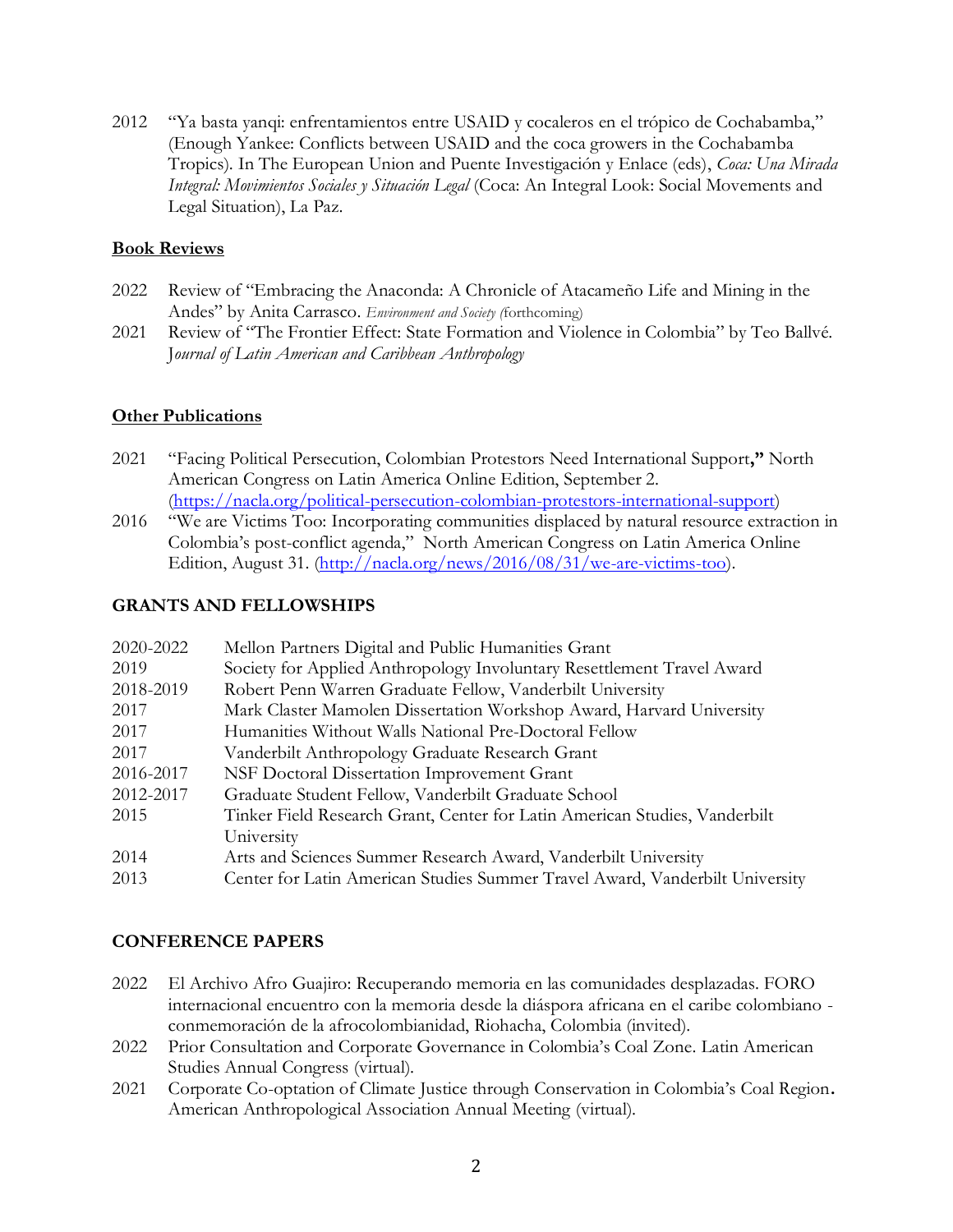- 2021 Solidaridad internacional para apoyar la cultura de paz en Colombia en el marco del paro nacional Semana universitaria por la paz y vi jornadas del constitucionalismo de la paz "obstáculos y desafíos de la paz en Colombia." Bogota, Colombia (Invited).
- 2019 Autonomous Consultation in a Wayúu Community: New Avenues for Mining-Induced Resettlement. Society for Applied Anthropology Annual Meeting, Portland, OR.
- 2019 Making Environment Conflicts Visible in Colombia's Coal Region. Human Rights after the Peace Accord in Colombia Conference. University of Connecticut, Storrs, CT (invited).
- 2018 On the Frontlines after the FARC: New Challenges and Possibilities for Environmental Defenders in Colombia. American Anthropological Association Annual Meeting, San Jose, CA.
- 2018 Challenges in Regulating Forced Resettlement in the Mining Sector. International Network on Displacement and Resettlement Meeting, Oaxaca, Mexico.
- 2018 Community (Un)Making Under Pressure in Three Afro-Colombian Resettlements. Southeastern Council of Latin American Studies Annual Meeting. Nashville, TN
- 2018 Applying Autonomous Consultation to Mining-Induced Resettlement in Colombia's Coal Region. Development, Displacement, and Human Rights Conference, Knoxville, TN
- 2017 Victims of Development in Colombia's Post-Conflict Agenda. American Anthropological Association Annual Meeting, Washington, DC.
- 2017 Becoming Afro-Guajiro: Race, Resistance, and Resettlement at a Colombian Coal Mine, presented at the 51<sup>st</sup> Latin American Studies Annual Congress, Lima, Peru.
- 2017 Buscando una vida digna: El arte como vehículo de denuncia y memoria histórica en los reasentamientos (Searching for a Dignified Life: Art as a Vehicle for Protest and Historical Memory in Resettlements). Audiovisuals for Environmental Justice Conference. University of Magdalena, Santa Marta, Colombia (invited).
- 2015 Challenging the Corporation, Making the State: Activist Networks in La Guajira, Colombia, presented by invitation at the Empire and Solidarity in the Americas Conference, University of New Orleans (invited).
- 2015 The Congress for Life, Autonomy, and Territorial Permanence: Identity and Class-Based Claims in Resource Extraction Conflicts in La Guajira, Colombia, presented at the Disasters, Displacement, and Human Rights Conference at University of Tennessee Knoxville.
- 2015 Ancestral Land or Corporate Land: Conflicts over Identity and Territory in La Guajira, Colombia, presented at the 49<sup>th</sup> Latin American Studies Annual Congress, San Juan, PR.

# **INVITED TALKS**

- 2020 [Basta ya Cerrejón](https://www.facebook.com/watch/live/?v=3732925283397725&ref=external) (Enough already Cerrejón). Colectivo de Abogados (Lawyers' Collective).
- 2020 [Desplazamiento por Desarrollo: Desplazamiento](https://www.youtube.com/watch?v=SW_6eCItInM&t=1s) Forzado (Displacement for Development: Forced Displacement). Seminario Internacional Transición del Modelo Minero-energético (International Seminar on Transition from the Mining-Energy Model). Universidad del Magdalena.
- 2017 Conflictos de agua en La Guajira (Water Conflicts in La Guajira). Invited lecture at The Sabana University Chía, Colombia.
- 2017 Nosotros somos Bruno: Luchas locales para el agua como transformación del estado extractivista en La Guajira (We are Bruno: Local Water Struggles as Transformation of the Extractivist State in La Guajira). Invited lecture at Javeriana University Bogota, Colombia.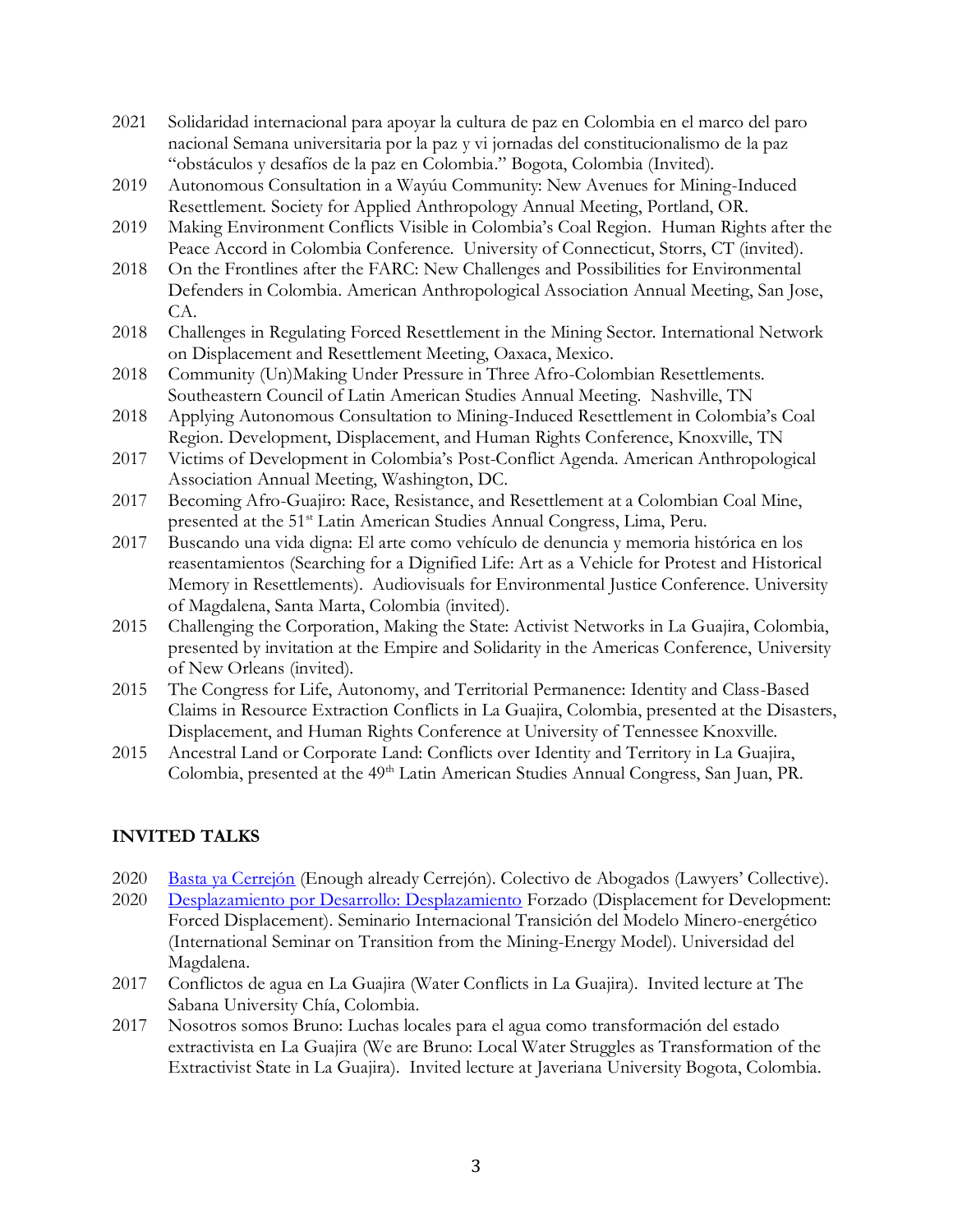## **TEACHING EXPERIENCE**

| 2021-2022 | Postdoctoral Teaching Fellow, Intro to Cultural Anthropology and Special<br>Topics: Environmental Justice, Department of Sociology, Tennessee State<br>University |
|-----------|-------------------------------------------------------------------------------------------------------------------------------------------------------------------|
| 2021      | Mentor, Anthropology in Action Mentorship, Vanderbilt Program for<br>Talented Youth                                                                               |
| 2019      | Instructor, Is Green Energy the Answer?, Vanderbilt Program for Talented<br>Youth                                                                                 |
| 2018      | Graduate Instructor for Global Wealth and Poverty, Department of<br>Anthropology, Vanderbilt University                                                           |
| 2012-2017 | Teaching Assistant, Department of Anthropology, Vanderbilt University                                                                                             |
| 2017      | Instructor, Anthropology and Culture, Vanderbilt Program for Talented<br>Youth                                                                                    |
| 2015-2016 | Certificate in College Teaching, Vanderbilt Center for Teaching                                                                                                   |

# **RESEARCH EXPERIENCE**

| $2020$ -present | Director, Afro Guajiro Digital Archive Project                      |
|-----------------|---------------------------------------------------------------------|
| 2015-2018       | Graduate Research Assistant, Vanderbilt University                  |
| 2015            | Dean's Fellow, Helguera Collection, Vanderbilt University Libraries |

## **NON-ACADEMIC EMPLOYMENT**

| 2019-2020 | Farmworker Paralegal, Southern Migrant Legal Services, Nashville, TN  |
|-----------|-----------------------------------------------------------------------|
| 2010-2012 | SAT Tutor and Instructor, Cochabamba, Bolivia                         |
| 2010-2012 | Assistant Researcher, Andean Information Network, Cochabamba, Bolivia |
| 2010      | Student Intern, Committee on US Latin American Relations, Ithaca, NY  |
| 2007-2008 | Community Fellow, Immigration and Refugee Services, Ithaca, NY        |
| 2007      | Intern, Engineers Without Borders Canada, Toronto, ON                 |

## **UNIVERSITY SERVICE**

Mentor for undergraduate and graduate research assistants at Tougaloo College and Tennessee State University Member of MSc in Agricultuel thesis committee, Tennessee State University

# **SERVICE TO PROFESSION**

Reviewers of article manuscript for *Cartografías Del Sur* Reviewer of article manuscript for *Colombia Internacional* journal

# **COMMUNITY INVOLVEMENT**

Member, SOS Colombia Human Rights Versification Mission Delegation Leader, Witness for Peace Solidarity Collective Bilingual Worker Advocate & Interpreter at Workers Dignity Project